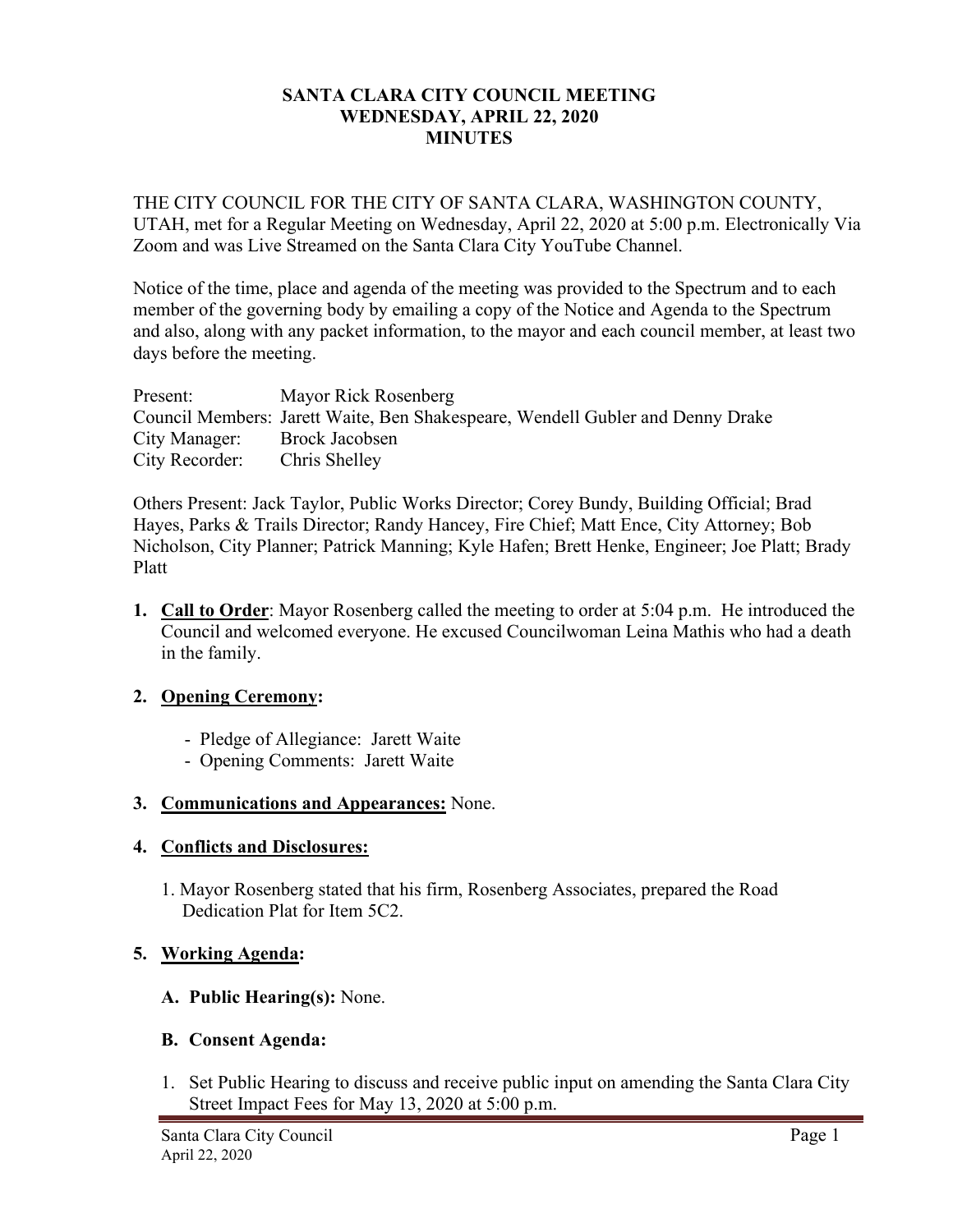- 2. Set Public Hearing to discuss and receive public input on amending the Santa Clara City Public Safety Impact Fees for May 13, 2020 at 5:00 p.m.
- 3. Set Public Hearing to discuss and receive public input regarding a Business License and Limited Restaurant Alcoholic Beverage License for Rylin's Bistro located in the old Kaili's location at 2862 Santa Clara Drive for May 27, 2020 at 5:00 p.m.

**Motion to Approve the Consent Agenda as presented. Motion by Ben Shakespeare, seconded by Jarett Waite. Voting Aye: Jarett Waite, Denny Drake, Wendell Gubler and Ben Shakespeare. Voting Nay: None. Motion Carried.**

# **C. General Business:**

1. Consider approval of the Amended preliminary Plat for the Edge at Grand Desert. Presented by Bob Nicholson, City Planner/Corey Bundy, Building & Zoning Official.

- Bob Nicholson said that this is an amended preliminary plat for Phase 1 of the Edge at Grand Desert. This project is a resort type of development located in a Planned Development Residential Zone in the South Hills area. The applicant is Sycamore Development, Patrick Manning, Kyle Hafen and Joe Platt are the representatives. The project engineer is Brett Henke with Cuma Engineers. Phase 1 has 37.3 acres. The amended preliminary plat for Phase 1 has a resort hotel complex and 7 single family lots along the proposed public street road layout to access the hotel site and single-family lots. The amended Phase 1 preliminary plat area is in the southwest corner of the project site and shows the primary street access is through the William's property. The road through the William's property is the principle change in this plat. The original planned public street was through a wash that came off the Sycamore subdivision. Their plan is to eliminate that road but not eliminate it until they reach an agreement with the BLM for the road that will go to the west. The road to the west goes through the BLM property and then would tie back into Gates Lane and that Gates Lane Bridge. The principle access comes uphill from the new Chapel Street bridge and that will be the primary access. All utilities will be included in the new public street coming from the bridge area. The 7 single-family lots located on the north side of the main public street and to the north of the proposed hotel site. The resort type hotel will have 172 rooms. The building elevation drawings and parking plans for the hotel will come before the Planning Commission and City Council in the coming months for approval. He said that when the Planning Commission considered this amended plat in January the applicants were still finalizing those details. They thought they would take the elevation drawings to the Planning Commission first and then to the Council. Staff comments are that the amended preliminary plat is ready for Council consideration and approval with the understanding that the hotel planned building elevations and the detailed site plan will come before the Planning Commission and Council at a later date and suggested it be at or before the time the final plat comes forward. The Planning Commission recommends approval of the preliminary plat with that same understanding that the elevation drawings will come with the final plat and, they had an understanding that this would go back to the Hillside Board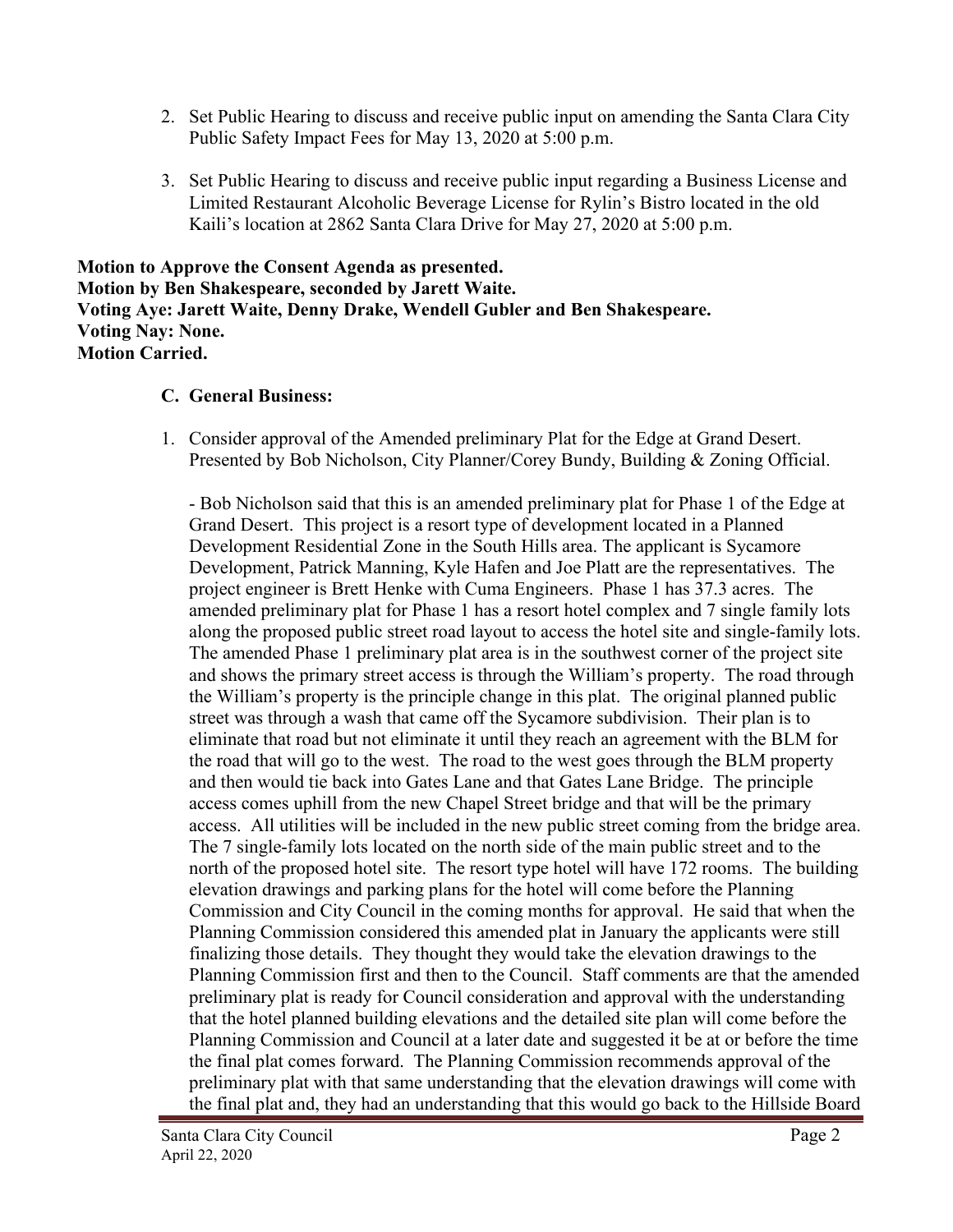for some clarification issues and that happened after that meeting. The Planning Commission recommended approval with the understanding that the Hillside Board would consider this plat a second time. The Hillside Board looked at this at least twice and the final time was in March. The Board recommended approval with three conditions: 1. The rock retaining walls to be with rock from the site or like colored materials. 2. Post a reclamation bond for the road excavation as per the Hillside Ordinance requirements (Section 17.80.030). 3. Address concerns about drainage and the retaining walls. The drainage would be part of the construction drawings that would be submitted with the final plat.

- Mayor Rosenberg asked if the building elevations are part of the preliminary plat approval.

- Bob Nicholson said they are being deferred until the final plat in this case or their other alternative is to bring those drawings forward prior to the final plat or the other option is to continue this preliminary plat if we want to see the elevation drawings. He said his understanding is that those hotel drawings and renderings are now ready and available. They weren't in January when the Planning Commission considered it.

- Mayor Rosenberg said that the reason he asked is for the subdivision lots typically those construction plans would be approved by Staff and they could get a grading permit and start construction without coming back to Council. Since the building elevations are part of the subdivision on that hotel lot and it hasn't come through Council approval yet will they have to come back to Council to make sure those are approved prior to granting any kind of a grading permit on site?

- Bob Nicholson said yes that would be a reasonable action.

- Mayor Rosenberg asked if they complied with the development agreement and the zone change that was completed out there.

- Bob Nicholson said he believes all the details have been complied with unless there is something on the William's property road that he is not aware of. They are planning on building that road as shown on the preliminary plat. He thinks it all complies with the development agreement.

- Mayor Rosenberg asked if the amenity size still complies with the zone change.

- Bob Nicholson said yes. The applicants said at the Planning Commission meeting that they now plan to put all the amenities in with Phase 1. Exactly what the amenities are will have to come with the building elevations and details. We don't have all the details on the amenities package.

- Kyle Hafen, Representative, said the two main purposes for coming to amend the plat was the access road, they really wanted to make sure the access came through the William's property, and the other is that the hotel central aspect includes the majority of all of the amenities from pools to spa services and more.

- Denny Drake asked what the density level is of the 32 acres.

- Bob Nicholson said they have 7 single-family lots and then the hotel. That is all they have on the 37 acres for Phase 1.

- Denny Drake asked if the 172 rooms for the hotel affects the density level.

- Bob Nicholson said that on a hotel we don't look at density per say. That would be strictly on a residential project. Hotels don't have the residential density standards. They will have to meet the parking requirements of one space per each room plus parking for the management and we'll expect the detailed parking plan to come forward with the final site plan.

- Denny Drake said that when we rezoned that acreage it was rezoned with the density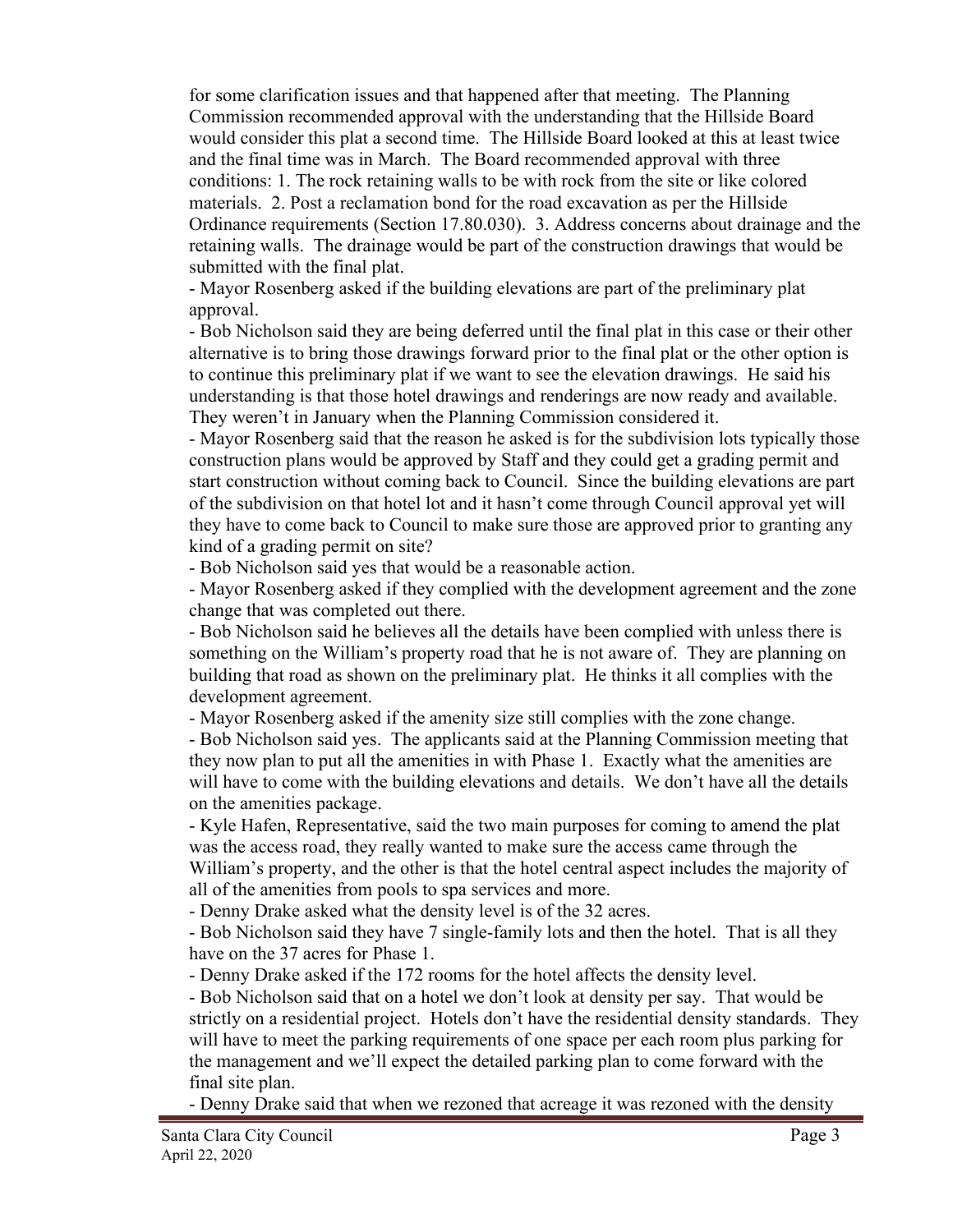issue so what was that density issue.

- Bob Nicholson said the overall density for the entire development still fell within the low-density requirement.

- Denny Drake asked if it was an apartment complex wouldn't that affect the density level.

- Bob Nicholson said it would. A hotel by definition is a short-term rental where an apartment is a true permanent residence. This is a hotel, so it isn't calculated as a typical residential density.

- Denny Drake said that as long as they don't change it from a nightly rental to a weekly or monthly rental then it has no effect.

- Bob Nicholson said that a short-term rental is defined as 29 days or less so if they kept it under the 29 days that is typical of any hotel/motel short-term rental.

- Mayor Rosenberg said that the hotel was part of the zone change when they came in for the zone change. They were zoned to include the hotel. It has that commercial aspect built into the zone change.

- Denny Drake asked if there was 90 acres that were rezoned.

- Bob Nicholson said he isn't sure but is within that range.

- Denny Drake said that this is low density, which is 6 units per acre.

- Bob Nicholson said that low density is 4 units per acre. He doesn't know what the project density is overall. He said that this is Phase 1 on 37 acres. The balance of the property would have the remaining residential units. He said this is a planned development zone. They have a project development approved.

- Kyle Hafen said as he recalls the density was about 5.5 units per acre and they are somewhere around 80-85 acres in the development agreement.

- Jarett Waite asked for a sense of where this is in terms of the crest of the hills up there. He also asked if the residential lots are going to be zoned for vacation rentals.

- Kyle Hafen said it is on the very southern part of the project. This would be the least visible of any of the project. He said that the residential lots being zone for vacation rentals hasn't been addressed specifically.

- Mayor Rosenberg asked if that had been addressed in the development agreement.

- Matt Ence, City Attorney, said it is. The approval covers all the property, so they have that option.

- Denny Drake said that granting a preliminary approval without the actual site plan, could that be an issue?

- Mayor Rosenberg said they would have to come back to get that hotel approval. They would have to bring those renderings and a detailed site plan back to Council before they could get site plan approval. He doesn't know that they could even get their grading approval without that approval. They are taking this in two steps.

- Bob Nicholson said there wouldn't be any grading allowed until those hotel elevation drawings are approved. The applicant would have the option of bringing those hotel renderings and final details on the hotel site forward before the final plat or bringing it with the final plat. They may want to bring those hotel renderings before that. He said he believes they are now ready for consideration.

- Patrick Manning, Representative, said that was their plan to get the preliminary plan process over with and then start at the TRC level of coming back through and preparing the final plat along with all those requisite things. He said they don't have any intention of moving any dirt prior to a final plat approval.

- Mayor Rosenberg asked if the final plat is going to show the hotel as just one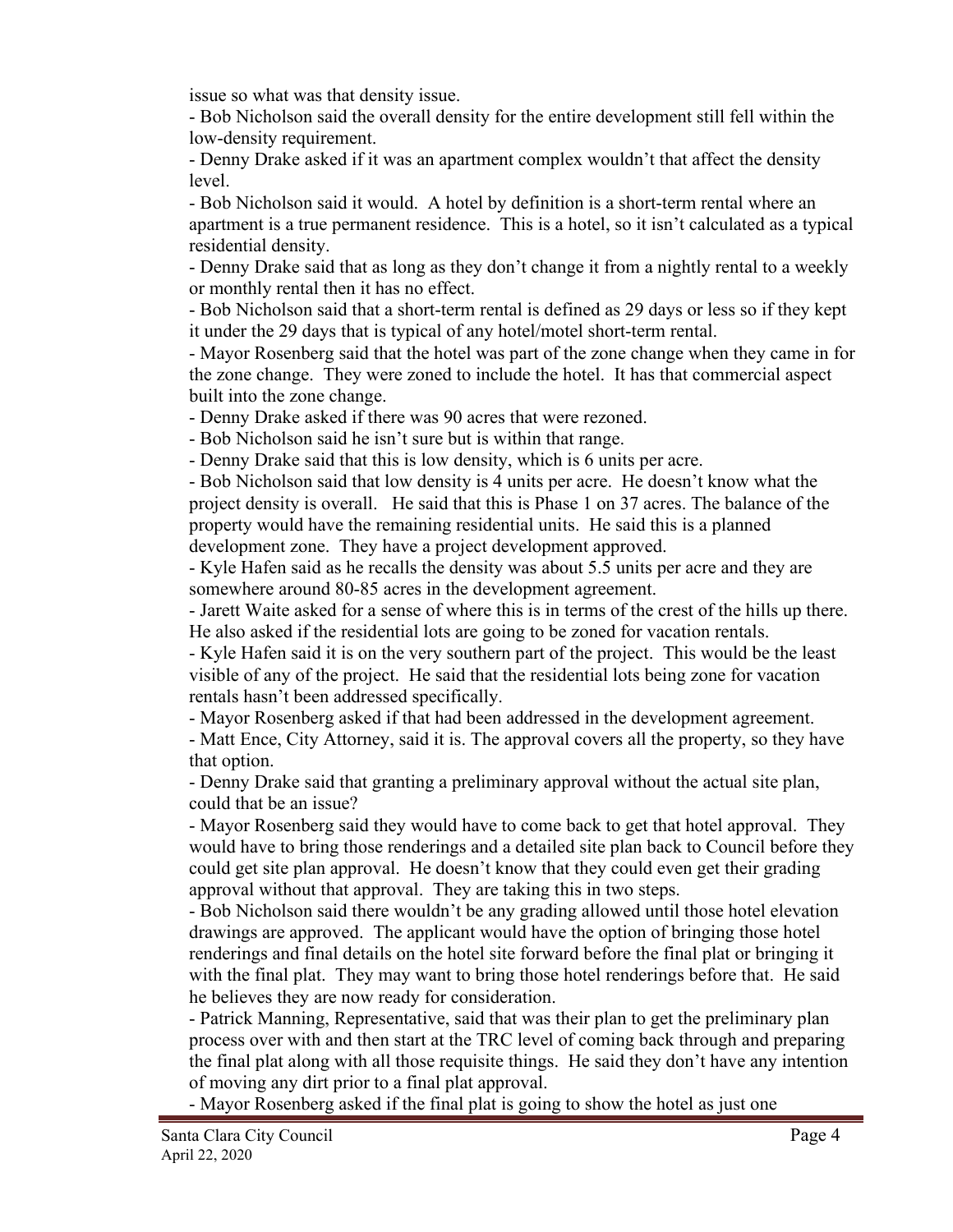commercial lot.

- Patrick Manning said no it will be condominiumized as part of the total number of units.

- Mayor Rosenberg said that if it is a condo project it is considered residential. How do you do a commercial hotel and consider it residential? A condo project is units for sale. It will just be one lot inside the subdivision that covers the hotel property.

- Bob Nicholson said that hotels are condominiumized typically now-a-days. He asked Patrick if he is envisioning that these units would be available for permanent residency or is it still a hotel operation.

- Patrick Manning said it is a hotel operation first and foremost. He said they would frown on someone staying in the hotel portion permanently.

- Bob Nicholson said that if this was condominiumized for permanent residency then that is essentially like apartments and that would raise the issue of density.

- Kyle Hafen said they refer and talk about the hotel central to identify the specific area that is going to be surrounded by most of the amenities. When we say that we are not referring to an actual hotel occupancy type concept. It is going to be run that way because it is going to be a resort with vacation rentals and nightly rentals. That area is going to feel like a hotel because it is attached to a restaurant and one of the pools.

- Patrick Manning said they call it hotel central because that is where the check-in facility is. The units are intended to be included in the density. The development agreement allows for a total of 438 units. The number of units in the hotel are part of the 438 total units.

- Mayor Rosenberg asked if this would be platted with common area and ownership area.

- Patrick Manning said it would be.

- Denny Drake asked what the densities are in this zone. Is there a range or a number?

- Matt Ence said that nothing he is hearing is inconsistent with everything we have done on this project as far as the development agreement. As far as this being condominiumized is sounds different but the way to think about this for the City is no

different than how we have treated other projects like Paradise Village. - Bob Nicholson said that under the PD zone the ordinance allows up to 8 units per acre and under the density bonus provision you can have up to 12 dwelling units per acre.

- Ben Shakespeare said that nothing has changed on this since day one other than the new access coming off Sycamore Bridge. All the numbers are exactly what have been approved.

- Patrick Manning said the only reason they are amending the plat is because they got approval for a much smaller first phase that did not include amenities because of the fire restriction for the second bridge coming in and then the City adopted the 200 additional units that are sprinkled so they went back to work to design a Phase 1 that would include all the amenities up front so the only reason they did that was in response to the City's change of the fire code.

- Ben Shakespeare said that Hillside Board made their recommendations and the architectural renderings need to come in, but everything else is still within the agreement that was made.

- Mayor Rosenberg said he agreed. We will just have to have that follow up review before the final plat is submitted.

- Matt Ence said when they are condominiumizing the units vertically that will all be part of the final plat.

#### **Motion to Approve the Amended preliminary Plat for the Edge at Grand Desert with the**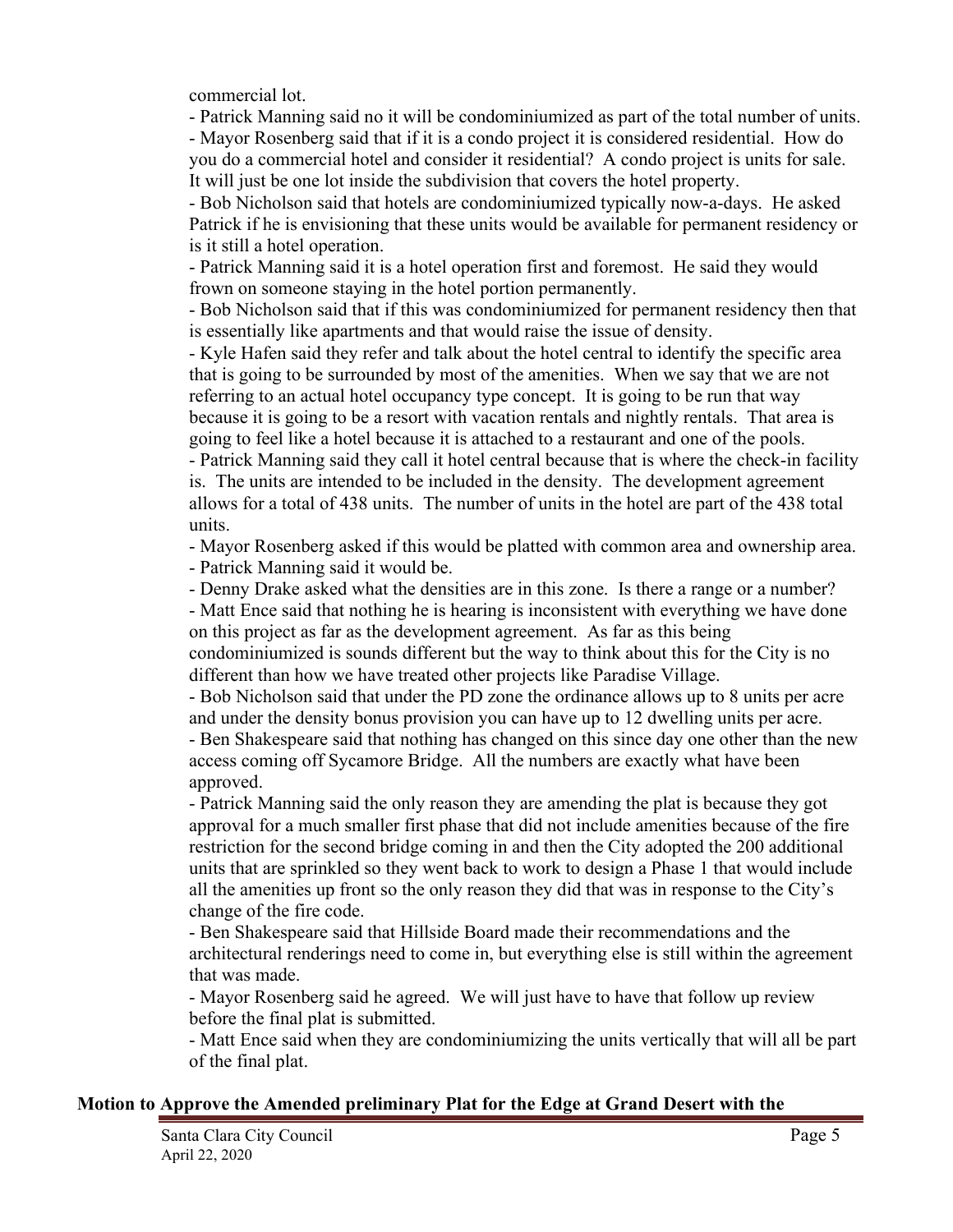**recommendations of the Hillside Review Board and that the applicant bring forth the conceptual designs for the buildings prior to receiving a grading permit. Motion by Ben Shakespeare, seconded by Jarett Waite. Voting Aye: Jarett Waite, Denny Drake, Wendell Gubler and Ben Shakespeare. Voting Nay: None. Motion Carried.**

> 2. Consider approval of a Road Dedication for Caymus Lane, a public street intersecting with Vineyard Drive. Presented by Bob Nicholson, City Planner/Corey Bundy, Building & Zoning Official.

- Corey Bundy said the property owners along the proposed Caymus Lane have agreed to dedicate the necessary road right of ways to get the street properly dedicated and the plat recorded with the County. The proposed public street is 343 ft in length and 35 ft wide. Lance Rigby is the contractor that will complete the street improvements. There is a request for a building permit for a single-family home and this proposed public street will provide the necessary access. This is just off Vineyard Drive behind the Gates' home. A future extension of Caymus Lane could also lead to additional single-family homes along the street extension. The total area of the current road dedication is 0.31 acres. Staff recommends approval of the road dedication plat. There is a note on the report that says that road dedications do not require a public hearing whereas a vacating of a street or an easement does.

- Mayor Rosenberg told the Council that the lawsuit with Mel Taylor where the City was given the judgment part of that road was included underneath this plat as well as the portion that Chad Gates dedicated to the City when he got his building permit. This is cleaning up some documents and creating a dedicated roadway to access that second lot. - Corey Bundy said that if they want to develop, they will have to have the improvements installed or bond for it.

- Matt Ence said it looks like it is Santa Clara City that is dedicating on this particular plat. Do we already have the Rasmussen portion of this street along with the Chad Gates portion? How are we getting the rest of it?

- Corey Bundy said it would have to come through the deeded dedication.

- Matt Ence asked if we had that.

- Corey Bundy said we still need to get that.

- Mayor Rosenberg said that Chad already has it but there may be a little piece that he needs to give where that curb return is, but he will follow up on that and get that from Rasmussen's. He said the judgment is causing the title company some issues so Matt may need to make a call there.

**Motion to Approve a Road Dedication for Caymus Lane, a public street intersecting with Vineyard Drive.**

**Motion by Denny Drake, seconded by Wendell Gubler. Voting Aye: Jarett Waite, Ben Shakespeare, Wendell Gubler and Denny Drake. Voting Nay: None. Motion Carried.**

> 3. Consider approval of recommendations from Heritage Commission for Artwork along Johnathan Kolan's Wall located at 3176 Santa Clara Drive. Presented by Bob Nicholson,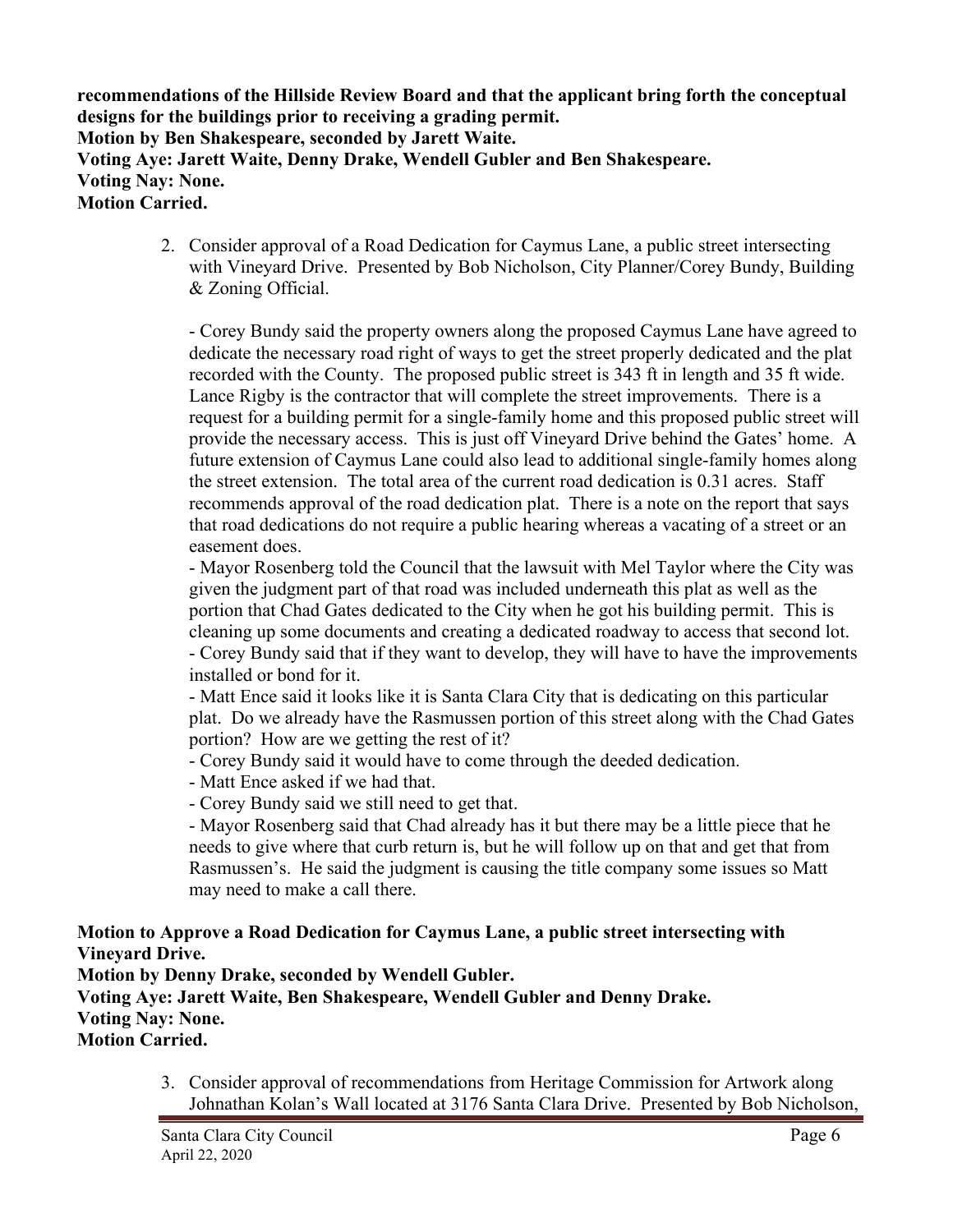City Planner/Corey Bundy, Building & Zoning Official.

- Corey Bundy said that the City has received a request from Mr. Johnathan Kolan, the property owner, to allow him to hire an artist to paint a mural on the existing concrete retaining wall along his property frontage at 3176 Santa Clara Drive. He showed photos to Council. He came to TRC meeting and explained what he wanted to do with the proposed mural. He said it would provide improvement to a barren concrete wall on Santa Clara Drive frontage. The applicant stated that he and his wife would take responsibility for maintenance on the artwork in terms of potential graffiti repair and refreshing the artwork when the original has faded. There are some code provisions, Chapter 17.45, Historic District Sign Code. The definition in Section 17.45.020 states that a mural is "a work of art such as a painting applied directly to a wall, fence, pavement, or similar surface that is decorative in nature and content." Chapter 17.45.120(L) Historic District Sign Codes states that "Wall murals shall be permitted if the content is in keeping with a moral society, the theme of the Historic District, and approved by the Heritage Commission. A maximum of 10% of the mural may be used for advertising as long as the advertisement is incorporated into the mural." He said the signed application should be reviewed by Staff and upon Staff request may be reviewed by the Heritage Commission. He said in this case the City Council will consider the request because the retaining wall is in a City right of way. He said that Mr. Kolan does not want to do any advertising on this mural. It is strictly a work of art. City Code requires that the mural be limited to one wall. If the mural is on the wall of a building, it must be below the roofline of the wall. In this case, the mural will be on a concrete wall that is just 6.5 feet tall. No illumination was proposed. It was noted that the artist will be Daniel Growler. The proposed mural will have a Native American design, which seems appropriate given the proximity to the Jacob Hamblin pioneer home. Jacob Hamblin was known for his skill working with Native American tribes. The Heritage Commission recommended approval of the mural with the conditions that that commission may inspect the final artwork to see that it follows the general design presented and this was approved by the Heritage Commission on April 15. The applicant, Mr. Kolan, said during the Heritage Commission Meeting that he will be glad to work with the City to give a small plaque posted next to the mural which will briefly describe the meaning of the artwork which is about life forces of the earth. Corey said he volunteered to coordinate the possible plaque with Mr. Kolan. This would probably be something we could get Rap Tax money for a little plaque to put alongside this. - Matt Ence asked how we planned to make sure the property owner takes responsibility for this.

- Corey Bundy said we probably need to draw something up that states that they will maintain the mural. This is the City's wall but the Kolan's property.

- Matt Ence said the best way is to make sure that future property owners are responsible for as well and make sure we have something recorded on the property. He asked that because this is Native American artwork has there been any Native Americans consulted on the content and look of the art. We have a local history of Native Americans. - Corey Bundy said that the artist, Daniel Growler, is from the Paiute Tribe in the Cedar City area. Different renderings are also from the Shivwits out of Cedar City and several of the Paiute Tribes from around the area. Mr. Kolan also wants to put rock retaining walls along both sides of his property to retain his lot and not have water draining down each side.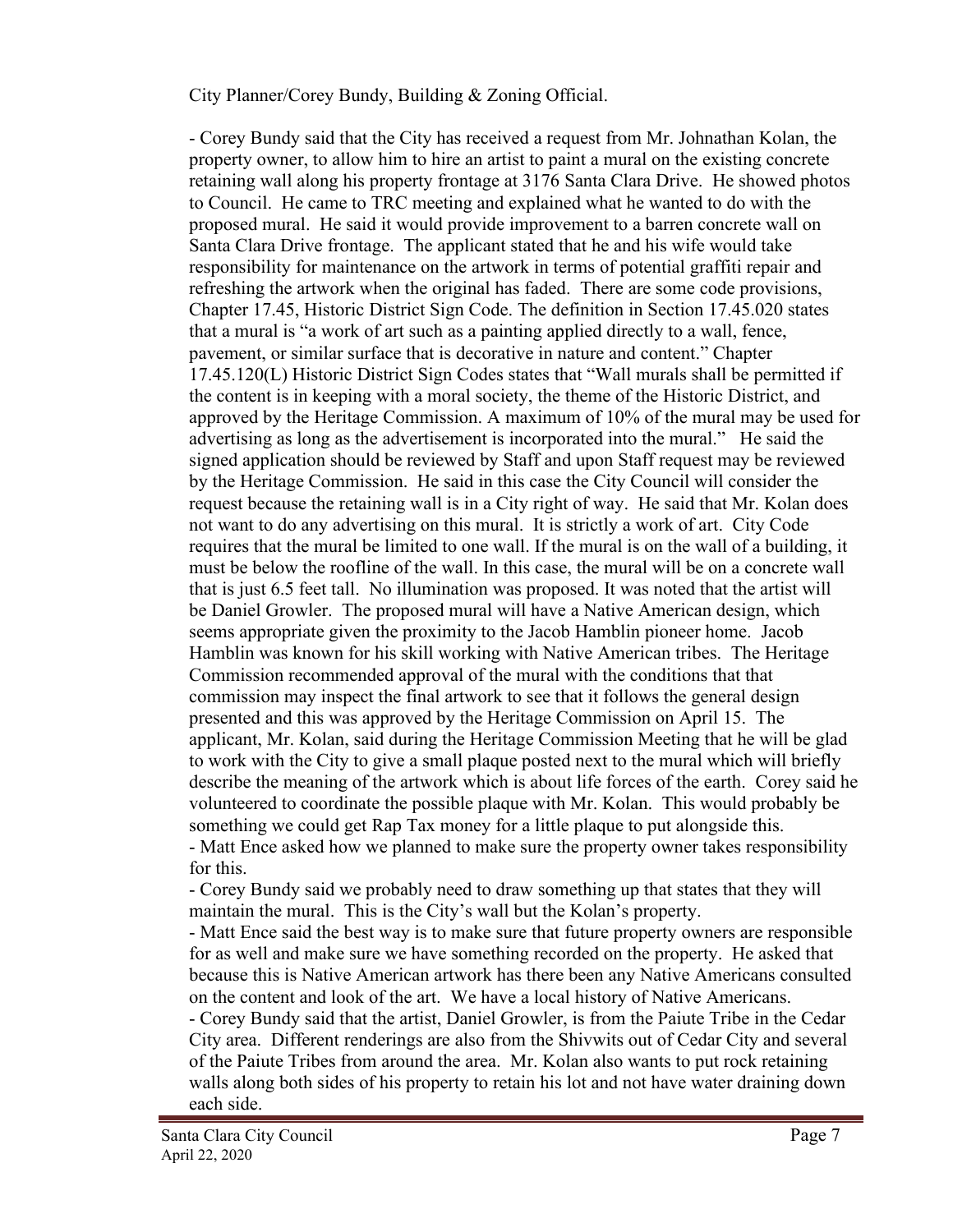- Mayor Rosenberg said we may want to contact the local Shivwits Band to make sure there is nothing in this mural that may be offensive to the local that would lead to vandalism or something like that.

- Ben Shakespeare asked for a brief explanation of the artwork and what it is referencing there.

- Bob Nicholson said that at the Heritage Commission Meeting Mr. Kolan gave a brief explanation of the life forces, one represents wind, one sun, one water, and one fire, the basic forces of nature. That is what the drawing is supposed to represent.

#### **Motion to Approve recommendations from Heritage Commission for Artwork along Johnathan Kolan's Wall located at 3176 Santa Clara Drive. Motion by Wendell Gubler, seconded by Denny Drake.**

- Mayor Rosenberg said to make it contingent upon consultation of the local Shivwits Band.

- Corey Bundy said to include a written agreement with the City on maintenance.

**Motion to Approve recommendations from Heritage Commission for Artwork along Johnathan Kolan's Wall located at 3176 Santa Clara Drive after consultation with the Local Shivwits Band and with a written agreement with the City on maintenance of the mural.** 

**Motion by Wendell Gubler, seconded by Denny Drake.**

**Voting Aye: Denny Drake, Jarett Waite, Ben Shakespeare and Wendell Gubler. Voting Nay: None. Motion Carried.**

> 4. Consider approval of amendment to the Santa Clara City Parks Impact Fees and approve Resolution 2020-08R. Presented by Brad Hays, Parks & Trails Director.

- Brad Hays said that adjustment to the impact fees is not amending the Parks & Trails Impact Fee Plan but rather we are adjusting the fee through resolution that we charge. We are adjusting that fee \$3,906 to \$2,906 and it is based on the calculation of not including the BMX track and neighborhood parks 1, 2 and 3. The total number of improvements taken from the plan is just over \$2 million and based on a 4% inflation rate. The new recommended maximum fee is \$3,782, which is a reduction of \$475. We are recommending going to \$2,906. That is a good recommendation that will allow us to continue to build parks as long as we seek other funding. The fee adjustment, if approved, would be affective to coincide with the Public Safety and Street Impact Fees and he thinks the resolution shows that as August 13, 2020.

**Motion to Approve amendment to the Santa Clara City Parks Impact Fees and approve Resolution 2020-08R. Motion by Ben Shakespeare, seconded by Jarett Waite. Voting Aye: Denny Drake, Wendell Gubler, Ben Shakespeare and Jarett Waite. Voting Nay: None. Motion Carried.**

> 5. Consider approval of 3 new street standards for PD Zone in the Santa Clara City Constructions Standards. Presented by Jack Taylor, Public Works Director.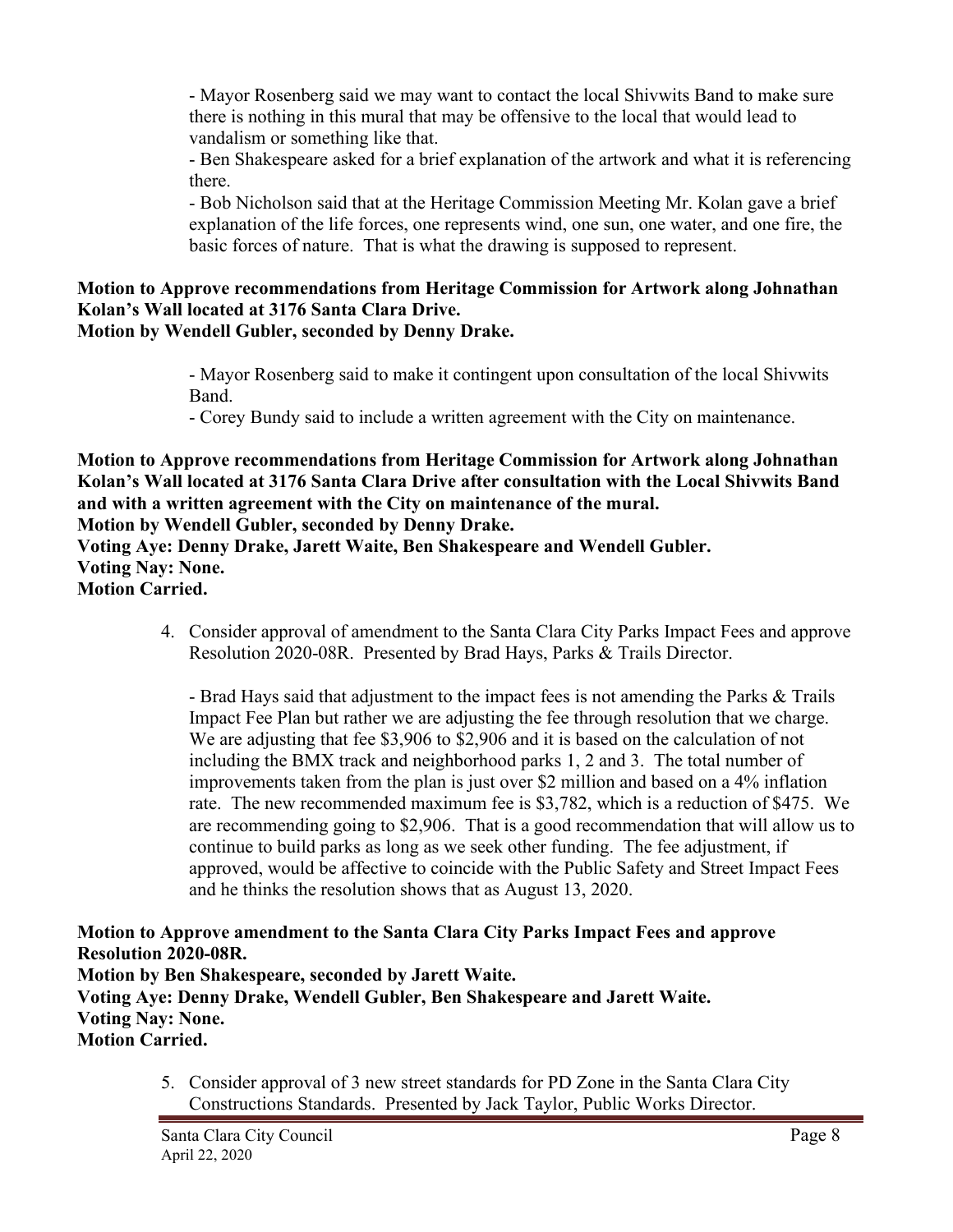- Jack Taylor said he would like to get these Street Standards adopted into our Construction Standards. He said this is in our construction drawings, but it doesn't show the public utility and sidewalk easements being 14 ft on each side. So, in the Construction Standards it would be good to show this same 34 ft public street crosssection and show on each side of that that we have a public utility and sidewalk easement of 14 ft. What that allows for us is that we have a 6 ft landscape area behind the curb which is really nice so trees can be planted and then we have a 4 ft sidewalk and 4 ft behind that which allows us to put our utility trench for our transformers and power, television, telephone and all of that.

- Denny Drake asked if the transformer is 4 ft behind the sidewalk on the property side. - Jack Taylor yes. It is usually a foot off the sidewalk. Transformers are about 3.5 ft wide.

- Corey Bundy asked if the modified curb is an option.

- Jack Taylor said it is an option. They are usually used in the PD zone.

- Denny Drake asked if the 14 ft was going to be added on each side.

- Jack Taylor said yes it gives us a utility easement.

- Denny Drake said the asphalt is 25 ft and you go 14 ft on each side you are looking at a lot wider than 34 ft.

- Mayor Rosenberg said it is all easement.

- Denny Drake said that is about a 50 ft wide with the easement involved.

- Mayor Rosenberg said it is a similar impact on the properties, but we have less pavement to maintain and we are getting the landscape strips.

- Jack Taylor said it works and people seem to like it.

- Corey Bundy said that one of the reasons there is a 14 ft easement along the front is a lot of utilities are in the front.

- Ben Shakespeare said the setbacks are still 25 ft from the property line. He said his concern is the inconsistency of the landscape strips. Some are in rock and some have grass. Do we have the ability to require some consistency in that?

- Jack Taylor said that could be put in the CC&R's but would be hard to keep it all enforced. It works good in the PD zone because there are better controls.

- Bob Nicholson said that under the PD zone project plan approval requirements the City could control or dictate how that landscape strip is handled.

- Mayor Rosenberg said that in the PD's the HOA's they will typically maintain that theme all the way through because they are doing the maintenance themselves.

- Jack Taylor showed the 35 ft design. It has sidewalk on one side and 26 ft of asphalt. This is in Paradise Village. It seems to work fine.

- Mayor Rosenberg said that this is the design where there is not a through street.

- Jack Taylor said this would only be used in a PD zone. He said the last one has 29 ft of asphalt and the typical curb and sidewalk on both sides.

- Mayor Rosenberg explained that this one works best when driveways are different elevations. The additional right of way width is used to get the driveways and transition areas to work.

- Jack Taylor said it is less asphalt and we don't lose asphalt on the edges. He said they have added the standards and can make changes if Council wants. He said that he thought about putting sidewalk only on one side of the modified curb. He talked about the modifications and using them in the PD zone.

- Mayor Rosenberg said he would add "modified" to Residential Access A. It would be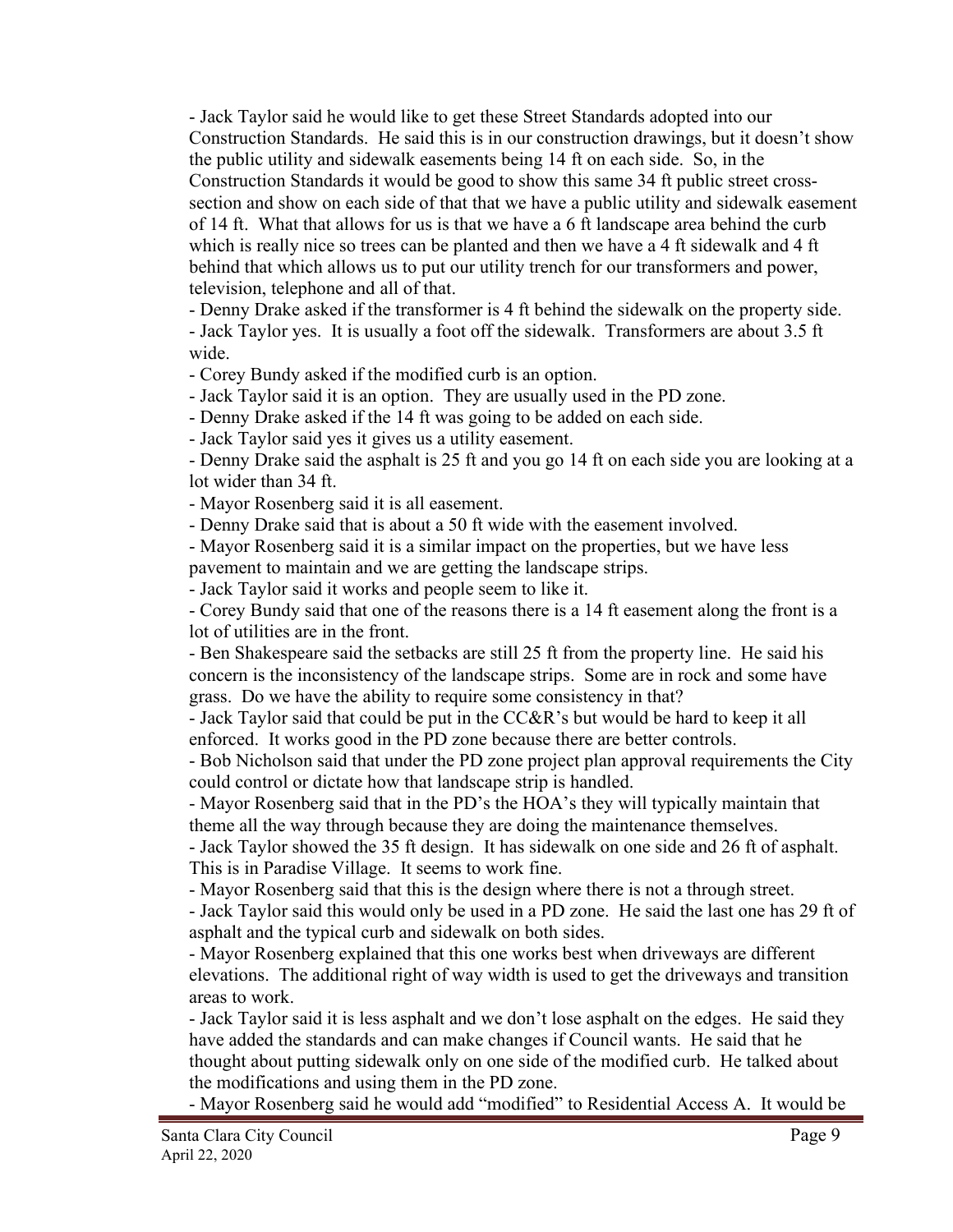an option. Access B is the standard 50 ft street. He would put both in that box too so they can go either way. The others are all high backed.

**Motion to Approve 3 new street standards for PD Zone in the Santa Clara City Constructions Standards as presented.**

**Motion by Denny Drake, seconded by Ben Shakespeare. Voting Aye: Jarett Waite, Denny Drake, Wendell Gubler and Ben Shakespeare. Voting Nay: None. Motion Carried.**

> - Jarett Waite asked about Chief Randy Hancey' s comment about parking on one side and asked Randy to elaborate on that.

- Denny Drake said there are situations where you may want to go only on one side because of access to amenities and so forth but within a PD zone that shouldn't be a problem.

- Chief Hancey said he would recommend parking on one side only on the less than 35 ft asphalt roads.

6. Consider approval of the Iron Man Interlocal Agreement. Presented by Mayor Rosenberg.

- Mayor Rosenberg asked Matt Ence if he has seen this agreement and if it is the same agreement as the one in previous years.

- Matt Ence said it is updated. He recommends approval.

- Mayor Rosenberg said the Iron Man Competition got moved to September 16.

**Motion to Approve the Iron Man Interlocal Agreement. Motion by Ben Shakespeare, seconded by Denny Drake. Voting Aye: Denny Drake, Jarett Waite, Ben Shakespeare and Wendell Gubler. Voting Nay: None. Motion Carried.**

7. Budget update and discussion. Presented by Brock Jacobsen, City Manager.

- Brock Jacobsen said that this week they have been working with Department Heads on the budget. They have been working on doing some cuts. This week the Mayor forwarded him some information that he received on some of the economic impact that has been felt over the last month here locally. That put them into another discussion with Staff. He said they have gone back to Staff and asked them to make some more cuts in their budgets. He doesn't have numbers tonight but will have them at the Work Meeting in two weeks and bring that to Council. They are looking at cutting 10% to what we have previously looked at. They want to eliminate \$500,000 to \$600,000 from the budget this coming fiscal year.

- Ben Shakespeare said that as we move into reopening, he doesn't know what our position is as a City. He said his concern is each State is looking at it differently. We need to look at moving things along. What is our plan as a City? Are there dates that we are looking at to open parks? Has this been discussed? Where are we at?

- Mayor Rosenberg said he has given direction to Brad to have plans ready for a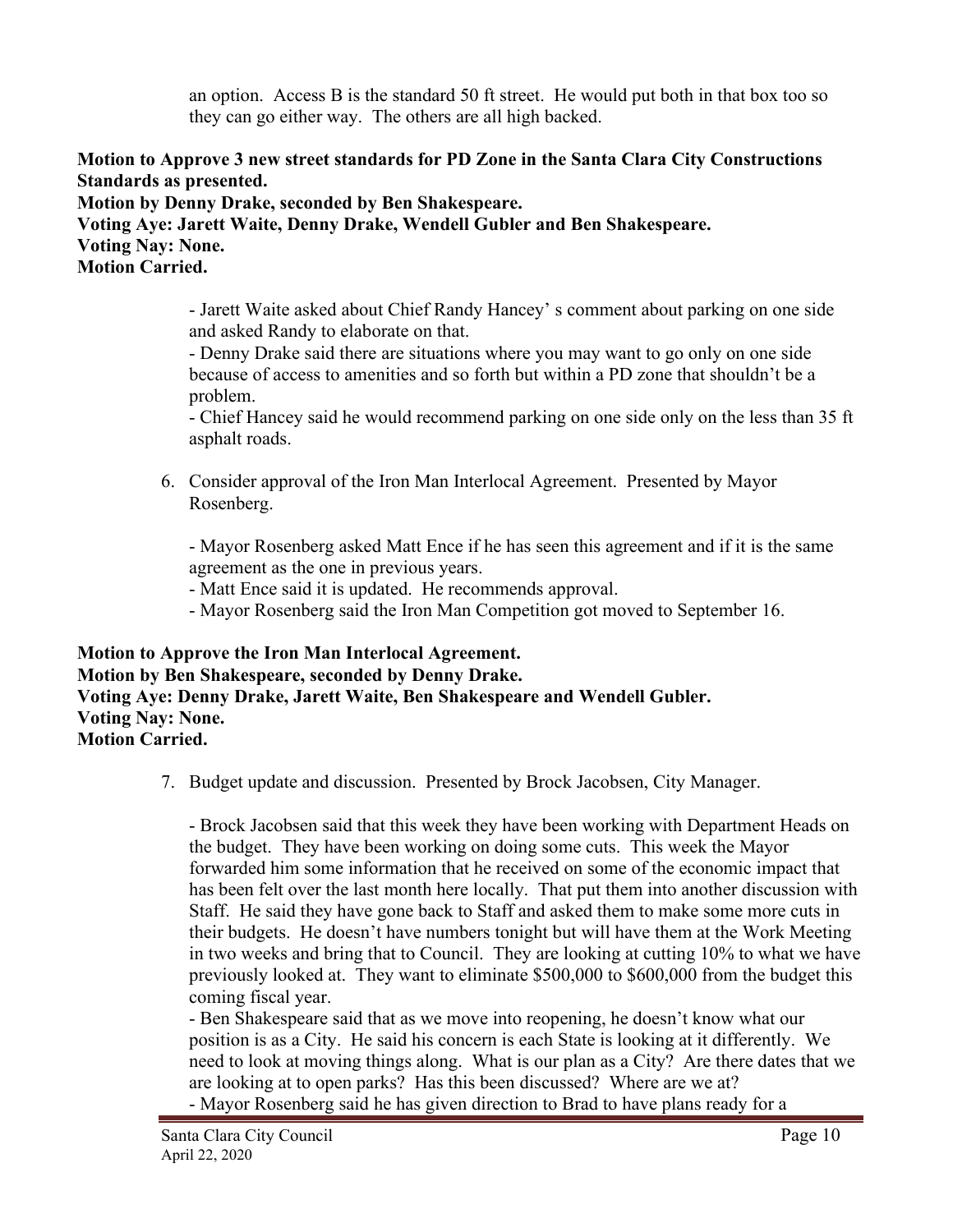reopening of the pickle ball courts and restrooms and we are thinking about doing that on Monday.

- Brad Hays said that Monday the pickle ball courts will be opened at Canyon View Park and Gubler Park.

- Mayor Rosenberg said he would like to see the restrooms opened at the parks with limited hours and extra sanitizing done.

- Brad Hays asked if that included the playgrounds.

- Mayor Rosenberg said not yet. We need another week on playgrounds. We'll see what the governor's directive is. We are following the governor's directives as closely as we can. As he opens things, we open things. The Mayors meet twice a week and discuss what can be opened and stay within the governor's directive. The governor's directive expires at the end of the month and we will see new instruction from him. The HOA's have contacted us regarding their common area amenities and their pools. The direction they have been given is that we are asking them to follow the governor's directive, but it is up to them. We haven't issued a closure on any of the privately-owned facilities. We can't do that. That would have to come from the Health Department directly. He said the Mayors get updates on hospitalizations and on cases reported. The hospital has been given direction from IHC headquarters that they want to have 500 beds available by the middle of June. They are very concerned about a second wave coming in if we open too fast. We are trying to work together to open things slowly. He is thinking there is going to be some type of softening in the directive to allow some restaurants to open with social distancing and with some additional requirement for the restaurants such as outdoor seating. He said we will probably see some things that go into effect the first of May. - Denny Drake said that Utah has been handling a lot different than a lot of States and handling it very well. He wonders if we ought to draft a letter of support to the governor for the things he has done. The governor has done an excellent job and he has done it through the Mayors and the citizenry. He should be given some support.

- Mayor Rosenberg said he would be totally supportive of that and asked Council if they would support it, he will put a letter together and send it to the governor and to the Health Department. He also commended Dr. Blodgett and Dr. Dunn and their leadership. - Ben Shakespeare said that Utah has done a great job in managing this and he doesn't want our leadership feeling pressured from other states. We can take the lead in the reopening.

- Mayor Rosenberg said we may look at reopening Town Hall as well. We will probably put tape on the floor and Plexiglas at the counter to protect employees. The reason it is closed is to protect employees. We can look at some things the first of May. - Brock Jacobsen said the employees have asked about that and we will look at options

for reopening Town Hall and work to get ourselves ready for that.

- Mayor Rosenberg said the Court was closed by the State Supreme Court so the Supreme Court will have to reopen our local Court. He said we did a video Mayor's newsletter this month. He would like to see Council get on that as we go forward. He likes the new format of the newsletter. He said the biggest complaints through all this pandemic is the pickle ball players wanting the courts reopened and the vacation rental owners. He asked Council if they got the slide show presentation on tourism that he sent to them. The loses are dramatic. We must be prepared for it.

# **6. Reports:**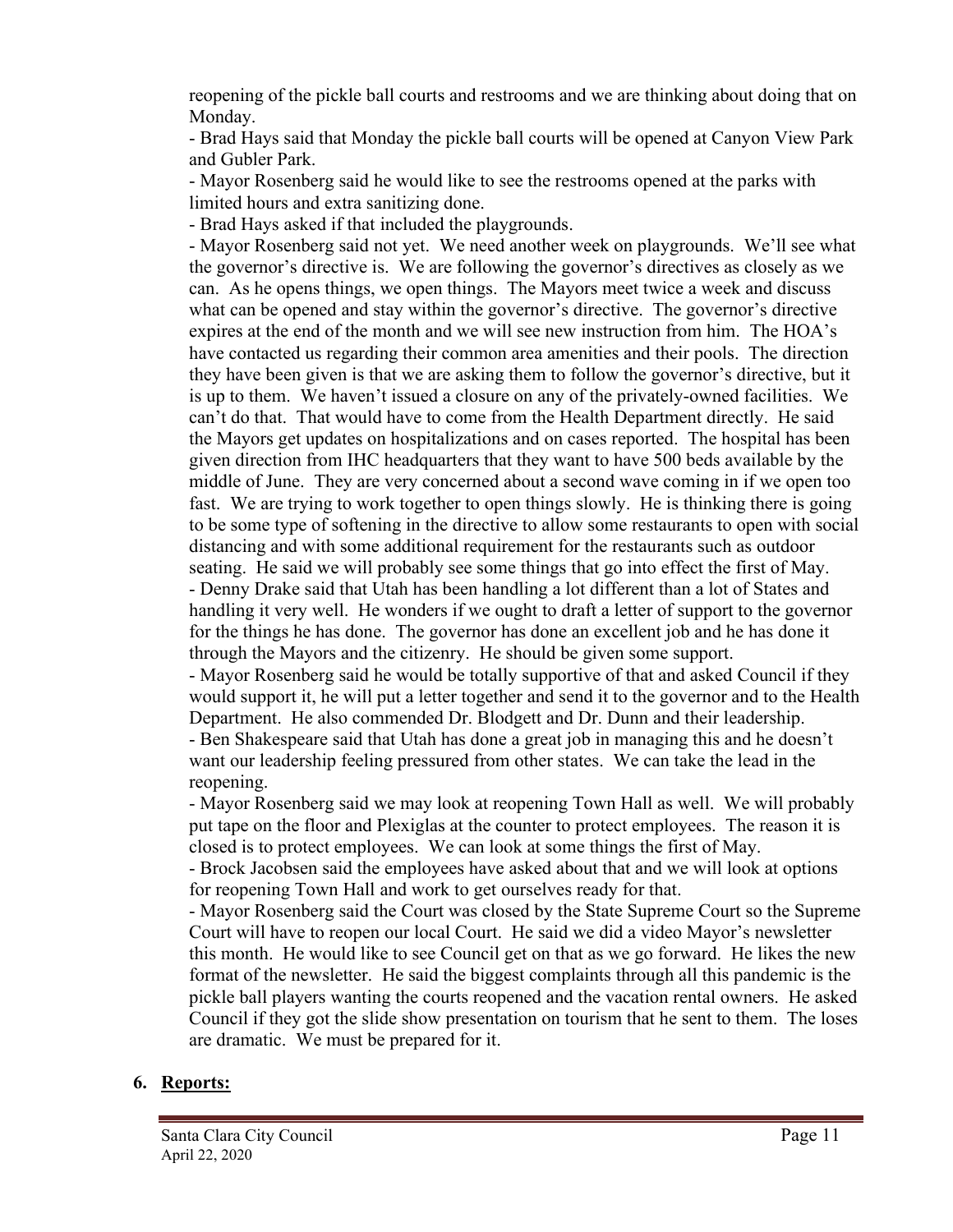## **A. Mayor / Council Reports**

Ben Shakespeare:

- Nothing to report.

### Jarett Waite:

- He said that in a conference call with Spencer Cox he mentioned that he didn't want City Offices closed and the State never recommended they close so Jarett feels that should be reopened as soon as possible with the proper measures.

- He gave a BMX track update. Brooke called and told him that 4 sponsors pulled out due to uncertainty with their budgets. She has been seeking out donations and will get some numbers to us to see what it will take to finish and open. She said the ballpark number right now is about \$20,000 to get the signs and gravel and the ADA requirements for the sidewalk and concrete. He talked to her about paring things back as much as she could with the signage. He will bring the numbers back to the Council and see what we want to do. It is kind of a tricky situation because she had it all done and then sponsors pulled out. Brad has talked to her about going back to the County for some additional funds. We'll see how big that number is and talk about that. He said they are a week's worth of work from being done and then they can start some races. One main issue is they want to get the soil pack down on the dirt first. They have the material, but they have to fly a guy out here to put it on.

Denny Drake:

- Nothing to report.

Wendell Gubler:

- Nothing to report.

### Corey Bundy:

- He said there is a resident that has encroached on City property and they are making a request to purchase the City property. It is up on Rim View Circle (3650 Rim View Circle). They did some improvement and some retaining of the lot on our property and they are interested in wanting to know if the City would allow them to purchase that portion that they improved. Do we want to set precedence where we are selling a portion of our City property or not?

- Mayor Rosenberg asked if he wants to buy that whole triangle or just the thin strip where the rock wall is.

- Corey Bundy said just the little area where the wall is. He showed Council the area.

- Mayor Rosenberg said that isn't little. That is probably 5,000 sq. ft.

- Corey Bundy said they encroached on our property and improved it and now they want to ask to purchase it.

- Ben Shakespeare said he is not opposed to it, but his concern is that we set precedence. We would need to get it appraised and sell it at appraised value.

- Denny Drake said there is another issue with neighbors. He doesn't feel good about selling a piece of property that also borders a neighbor's piece without their viewing it and agreeing or disagreeing. He would want to make sure the neighbors all agree that we should sell it to him.

- Matt Ence said that one of the neighbors is Congressman Snow. We could ask him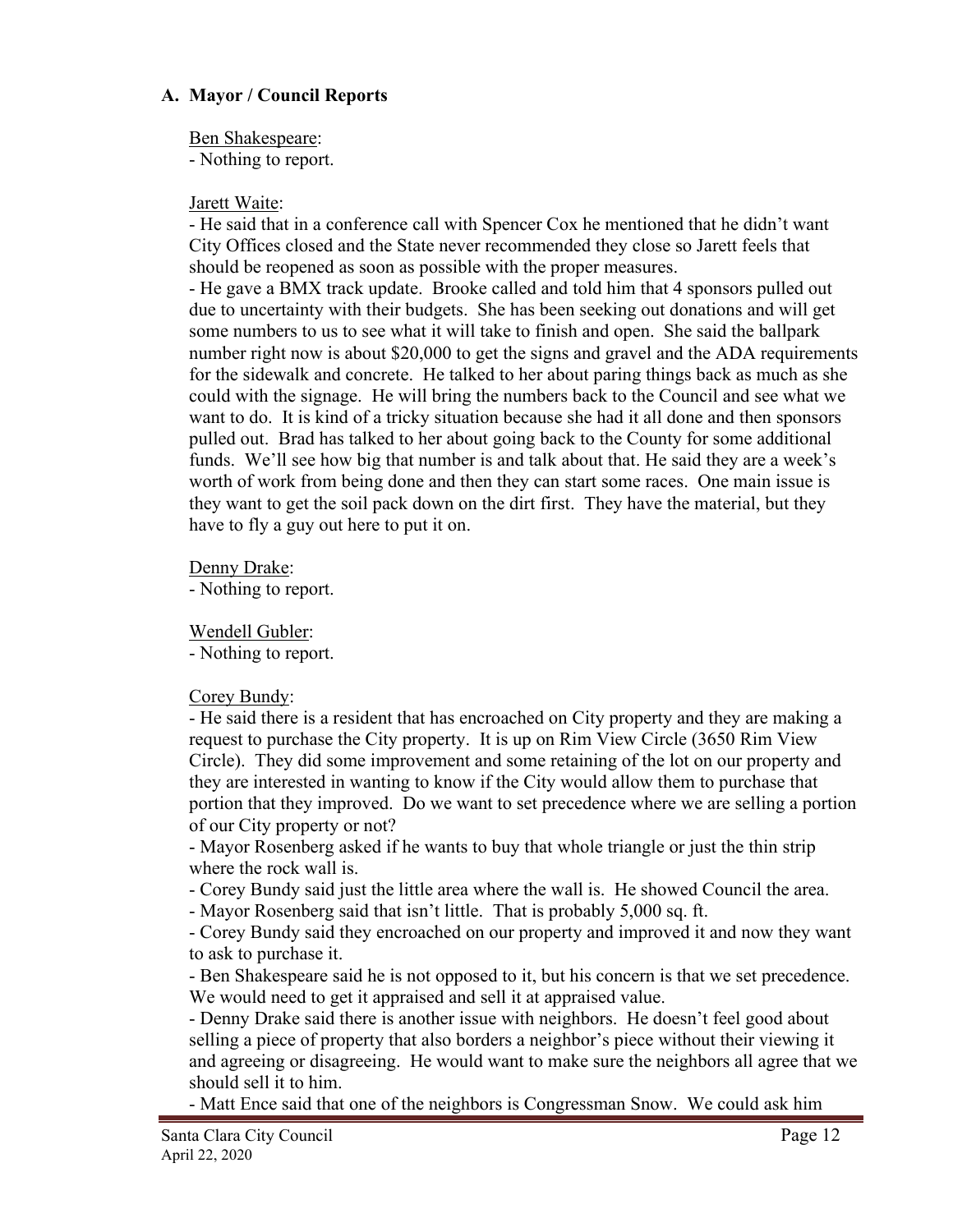what he thinks about it.

- Mayor Rosenberg asked Corey to find out what we are talking about. How many square feet? That gate would have to be removed. He doesn't want that being an access on to City property. He needs to access it from him own property. He needs to go back and restore what he has disturbed there.

- Matt Ence said the other option is to sell him the entire triangle piece.

- Corey Bundy said his concern is once we start opening City property, we will have every resident in the City wanting a little piece here and a little piece there. We have been approached in the past.

- Denny Drake said he agrees. That could be a real problem. If there was any opposition by any neighbor, we shouldn't do it at all.

- Corey Bundy said that he had some erosion problems on the back of his property so he found by putting a retaining wall and that fill in there he could level it off. He is putting in desert landscaping. If we don't sell the property to him, we need to have him remove the landscaping otherwise it becomes an issue of emanate domain.

- Matt Ence said he can't make a claim based on prescriptive rights on City property. But if we don't sell it to him, we should require him to remove the landscaping.

- Mayor Rosenberg said we need to have him submit something that shows what he is interested in and have him get approvals from all the neighbors and then we can maybe declare it surplus.

- Brock Jacobsen said that once he submits how much of the property, he is looking at we can have our own appraisal done.

- Denny Drake said the cost of the appraisal can be added to the purchase price of the property.

- Mayor Rosenberg said he doesn't want to spend any money on this. He said to see what he really wants and what the neighbors think.

# **7. Approval of Claims and Minutes**:

- April 8, 2020 Regular City Council Meeting Minutes
- Claims through April 22, 2020

# **Motion to Approve the Regular City Council Meeting Minutes from April 8, 2020 and claims through April 22, 2020.**

**Motion by Ben Shakespeare, seconded by Denny Drake. Voting Aye: Denny Drake, Wendell Gubler, Ben Shakespeare and Jarett Waite. Voting nay: None Motion Carried.**

# **8. Calendar of Events**

- May 6, 2020 City Council Work Meeting
- May 13, 2020 Regular City Council Meeting
- May 27, 2020 Regular City Council Meeting

### **9. Executive Session**:

1. Executive Session to talk about potential legal action against the City.